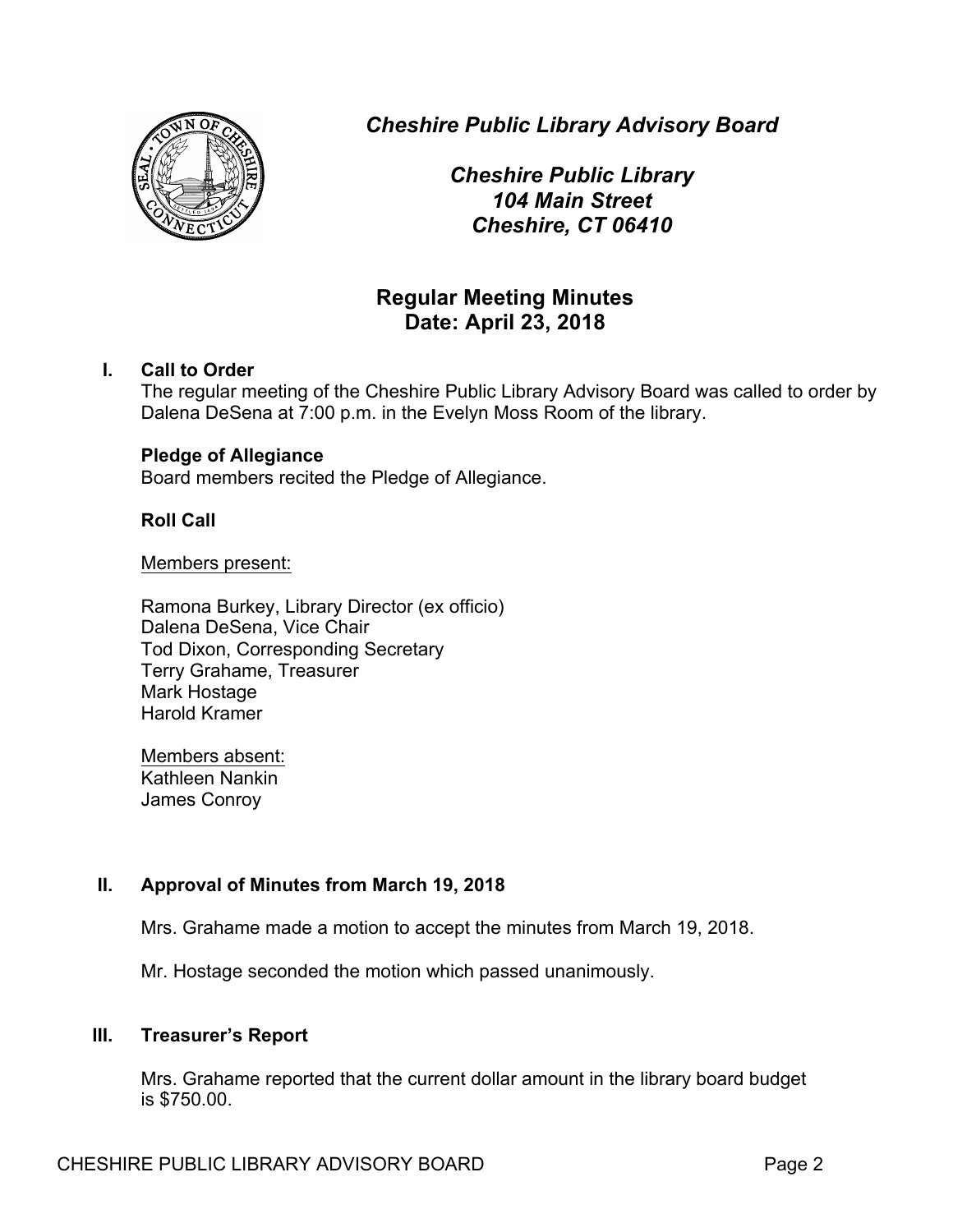#### Meeting Minutes

#### **IV. Communications**

Mrs. Joy Hostage forwarded an article from the Cheshire Herald regarding the Binge Boxes available at Cheshire Public Library. Thank you, Joy.

#### **V. Report of the Chair**

Mrs. DeSena said that the Friends of the Cheshire Library Book Sale is taking place this week and that volunteer help is needed on Saturday morning, April 28.

#### **VI. Report of the Library Director**

#### **Programs and Services**

Library After Hours: April 13 (Zumba Dance Party) brought in approximately 120 kids and caregivers.

The Friends of the Cheshire Library Book Sale begins on April 25 and continues through April 29. Non-profit groups are encouraged to take any remaining books on the morning of April 30.

#### **Personnel**

The library welcomes new Pages to fill vacated positions: Shayne Catala, Debby Holland, and Erin McLaughlin. It is excited to have them on board.

The library is sad to be saying goodbye to Lucas Franklin, Head of Children's/Teen Services, whose last day is May 11.

Mrs. Burkey's last day at the library is also May 11. Deborah Rutter will serve as acting Director until a new Library Director is hired.

A goodbye reception will be held on May 9 at 4:00 p.m. in the Mary Baldwin Room.

Mrs. Burkey will complete this year's staff performance reviews before she leaves.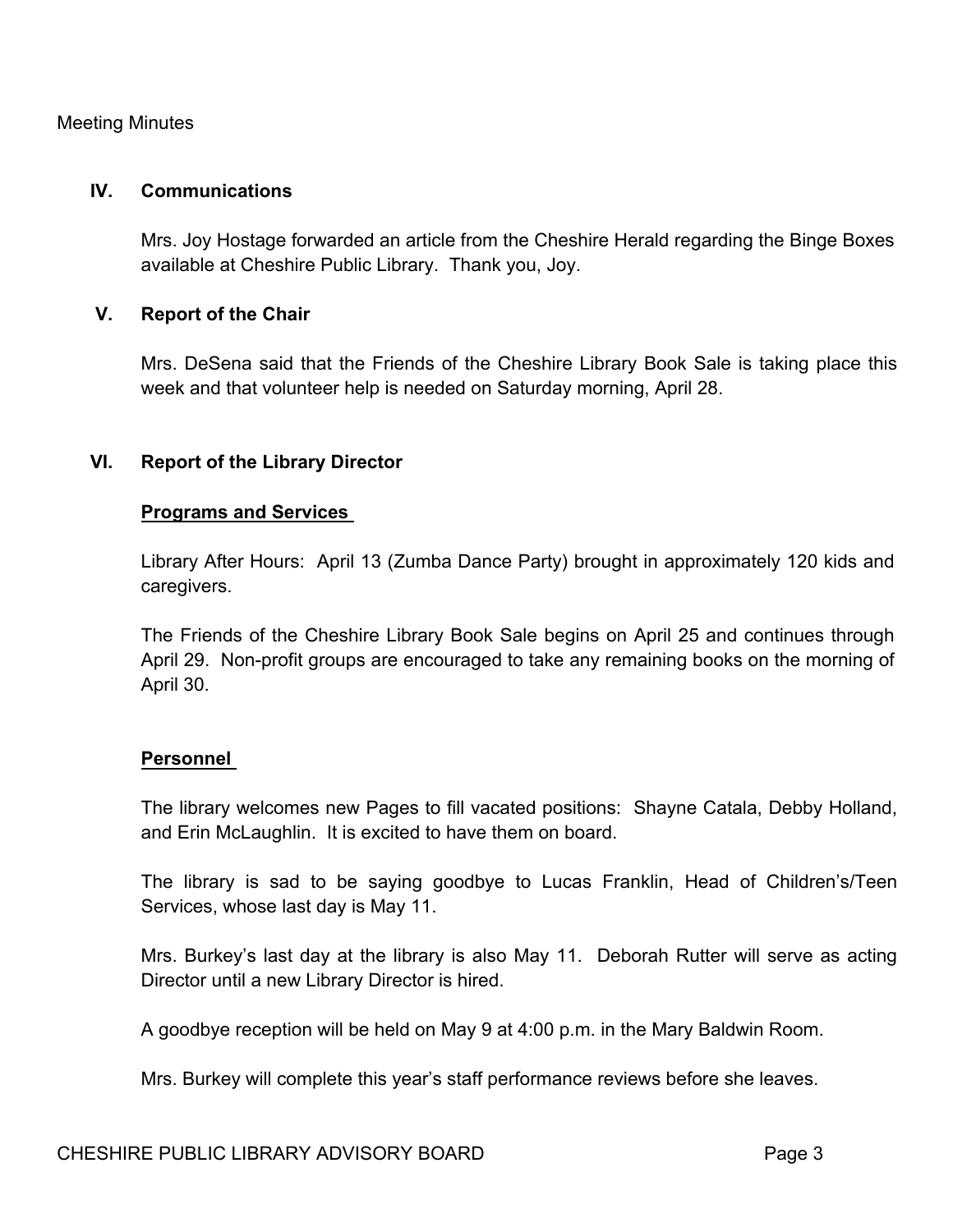Meeting Minutes

## **Financial**

The Fiscal Year 2018-2019 Town operating budget will be adopted on April 30 by the Town Council.

In response to a resident's comments in last week's Cheshire Herald (page 5); Mrs. Burkey corrected budget numbers. It does not cost \$24,000 to keep the library open on Sundays in the winter. A maximum of \$21,308 was budgeted for five months of Sunday afternoon hours. A total of \$15,200 on Sundays was spent or 0.014% of the total town budget.

## **Buildings and Grounds**

Construction began on the Lower Lobby on March 26 and is proceeding nicely. The framing for the study rooms and restroom is nearly complete. Updates will be posted via the e-newsletter and on the library website.

#### **Policies and Planning**

#### **Other/Artsplace/Friends**

Please join or renew your Friends of the Cheshire Public Library membership – renewal can be done online at www.cheshirelibrary.com/friends-of-the-library. Renewal applications are available at tonight's board meeting.

Mrs. Burkey expressed her gratitude working with the Library Board members.

Respectfully Submitted,

Ramona Burkey, M.L.S. Library Director

*Please see our monthly calendar at www.cheshirelibrary.org for a full listing of library programs and events.*